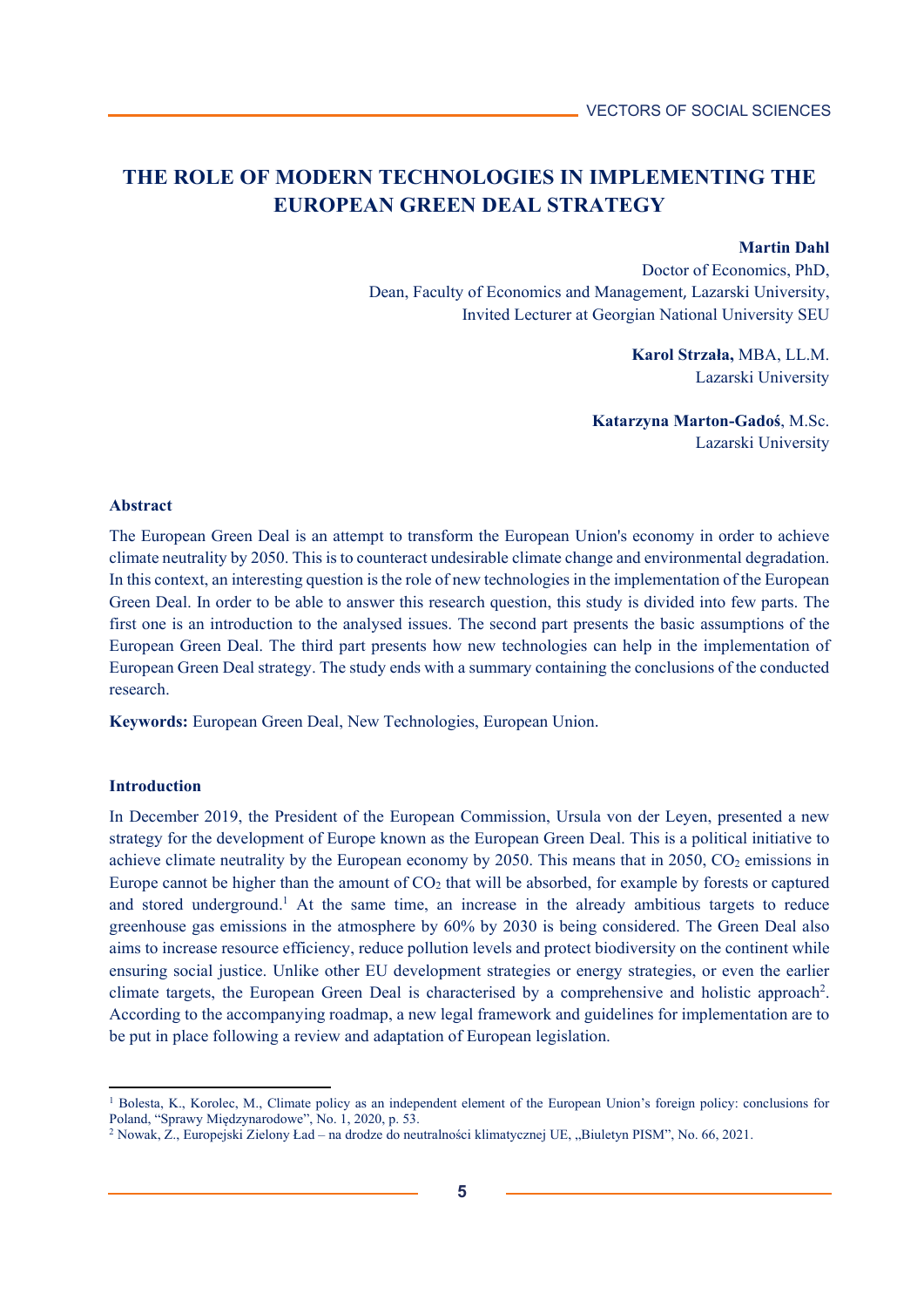Realising the European Green Deal in practice will mean that by 2050 almost all sectors of the economy will have to be decarbonised. All scenarios leading to climate neutrality assume a complete phase-out of coal. The share of renewables will have to increase significantly. Climate neutrality will require large amounts of investment in renewables or technologies to pull  $CO<sub>2</sub>$  out of the atmosphere. Far-reaching changes will also be needed in all sectors of the EU economy and in the lifestyles of Europeans, from consumption habits and forms of leisure to the organisation of business and industry. The dominant argument in the public debate on how to combat climate change is the need to economise and to modify current models of consumption. And although this argument is correct and justified, economic theory has known for years that human needs are unlimited and grow with consumption. In addition, the model of capitalist economy prevailing in all the countries of the European Union is based on continuous growth, and therefore one of the key factors which can lead to the implementation of the principles of the European Green Deal is the widespread use of innovation and technology in industry, agriculture and environmental protection. Based on this thesis a research question arises about the role of modern technologies in the implementation of the European Green Deal strategy. An attempt to answer this question will be made in this paper.

## **1. Background, substance and objectives of the European Green Deal**

One of the greatest challenges facing the European economy and politics is to minimise the negative impact of economic processes on climate change by achieving climate neutrality for the EU over the next three decades. This is a huge challenge requiring both a comprehensive strategy and adequate financial resources. According to the objectives adopted by the European Commission, implementation of the European Green Deal will require a rethinking of policy objectives for clean energy supply throughout the economy, in industry, production and consumption, large-scale infrastructure, transport, food and agriculture, construction, taxation and social benefits. The areas requiring the largest changes will be the protection and restoration of natural ecosystems, the sustainable use of resources and the protection of human health. It is in these areas that transformation can bring the greatest benefits to the EU's economy, society and environment<sup>3</sup>. The necessary digital and technological transformation through increased innovation is also an important element in the implementation of the European Green Deal.

Climate neutrality is to apply to the entire European economy. The European Green Deal is also a plan for the transition to a clean, closed-loop economy, in which pollution will be reduced and biodiversity maintained. An important aspect is social issues - a just transition and a commitment to leave no one behind. The European Green Deal goes well beyond economics, demonstrating a new socially and environmentally sustainable vision for the development of European Union member states.<sup>4</sup>

The energy transition is proceeding at an unprecedented pace. Global electricity production from photovoltaic installations increased by 1630% between 2010 and 2018, from onshore wind turbines by 272%<sup>5</sup>. On the one hand, this is the result of thousands of investment decisions made by investors and

**.** 

<sup>3</sup>Communication from the Commission. The European Green Deal, Brussels, 11.12.2019, https://eur-lex.europa.eu/legalcontent/EN/TXT/?qid=1576150542719&uri=COM%3A2019%3A640%3AFIN [L.s.06.06.2021]. 4 Gawlikowska-Fyk, A., Polska w Zielonym Ładzie – korzyści, możliwości i ocena SWOT, "Opinie i ekspertyzy OE-307",

Chancellery of the Senate, Warsaw 2020, p. 4. <sup>5</sup>International Energy Agency,

https://www.iea.org/data-and-statistics/data-

browser/?country=WORLD&fuel=Energy%20transition%20indicators&indicator=ETISharesInPowerGen [L.s.06.02.2022].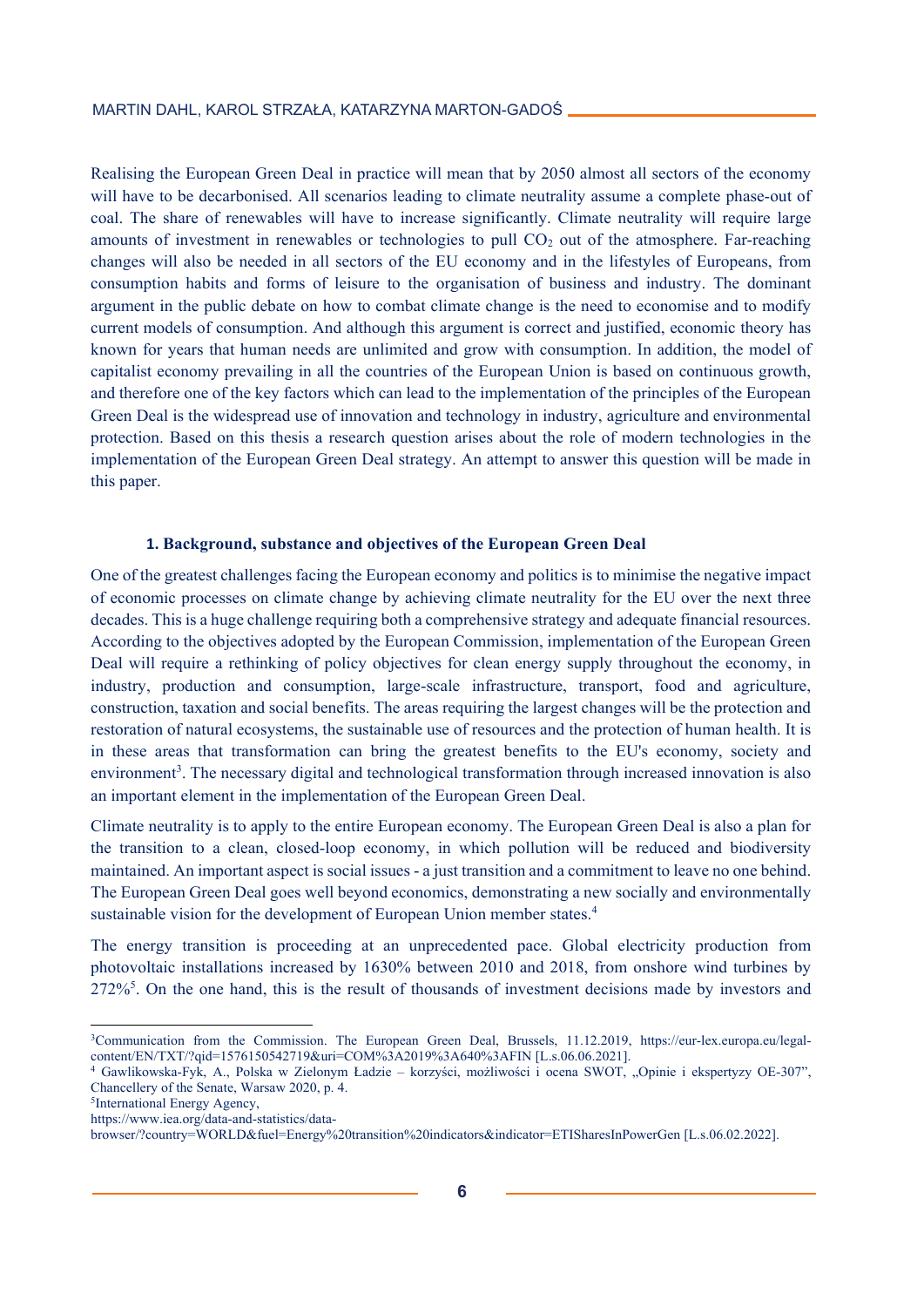companies around the world resulting in the diversification of energy sources and the development of the renewable energy sources (RES) market, on the other hand it is the result of the efforts of countries, governments and international organisations to increase climate ambition. The last major international agreement signed by the world's largest emitters - the so-called Paris Agreement - was signed in 2015. The European Union, as well as Poland, are its signatories.

The countries which have signed the Paris Agreement have committed themselves to limiting the increase in global temperature to well below 2°C above pre-industrial levels and to making efforts to limit this increase to 1.5°C. The European Union wants to be a global leader in the area of climate neutrality and the development of RES, which is to be an opportunity not only to combat climate change, but also to accelerate the modernisation of economies and infrastructure, and economic development. The 3x20 objective formulated by the EU, i.e. increasing by 20% the amount of energy obtained from RES by 2020, improving energy efficiency by 20% and reducing  $CO_2$  emissions by 20%, is a prelude to combating climate change.<sup>6</sup> The next step is to achieve climate neutrality in 2050 which is to be achieved by pursuing a European Green Deal strategy. Its aim is "to transform the EU into a fair and prosperous society, with a modern, resourceefficient and competitive economy where there are no net emissions of greenhouse gases in 2050 and where economic growth is decoupled from resource use".7

Implementation of the European Green Deal is to be based on the following strategic elements: energy efficiency, renewable energy sources, clean mobility, competitive industry and the closed-loop economy, development of infrastructure and interconnection between countries, development of the bioeconomy and CO2 sinks, and CO2 capture and storage. The European Green Deal, as another tool to achieve the EU's objectives, sets the goal of reducing  $CO_2$  emissions by at least 55% by 2030 compared to 1990 levels<sup>8</sup>. This is linked to the revision and extension of the CO<sub>2</sub> emissions trading scheme (ETS) and the increase in allowance prices.<sup>9</sup>

The European Green Deal also promises to review EU industrial policy and develop commercial applications for breakthrough technologies by 2030. Key areas include:

- clean hydrogen,
- fuel cells and alternative fuels,
- energy storage,

 $\overline{a}$ 

carbon capture, storage and utilisation.

The European Green Deal also identifies digital technologies, digitalisation, recycling, building renovation, multimodal transport, sustainable food as important tools for achieving its goals. It also refers to the concept of sustainable development, outlining the actions and targets the EU will focus on in the coming years. Businesses, in planning their future activities, are forced to take into account aspects such as:

- ecodesign, which includes the reduction of plastics and the use of recycled materials,
- prevention of waste, including packaging waste,

<sup>6</sup> Marszaluk, P., Markowski, M., Europejski Zielony Ład – geneza, wprowadzenie i planowane rezultaty, https://crido.pl/blogbusiness/europejski-zielony-lad-geneza-wprowadzenie-i-planowane-rezultaty/, 2.02.2021 [L.s.06.02.2022]. 7 Communication on The European Green Deal COM (2019) 640 final link: https://eur-

lex.europa.eu/resource.html?uri=cellar:b828d165-1c22-11ea-8c1f-01aa75ed71a1.0016.02/DOC\_1&format=PDF, [L.s.06.02.2022].

<sup>&</sup>lt;sup>8</sup> The European Council endorsed this objective in its conclusions of 10-11 December 2020.

<sup>&</sup>lt;sup>9</sup> Marszaluk, P., Markowski, M., Europejski Zielony.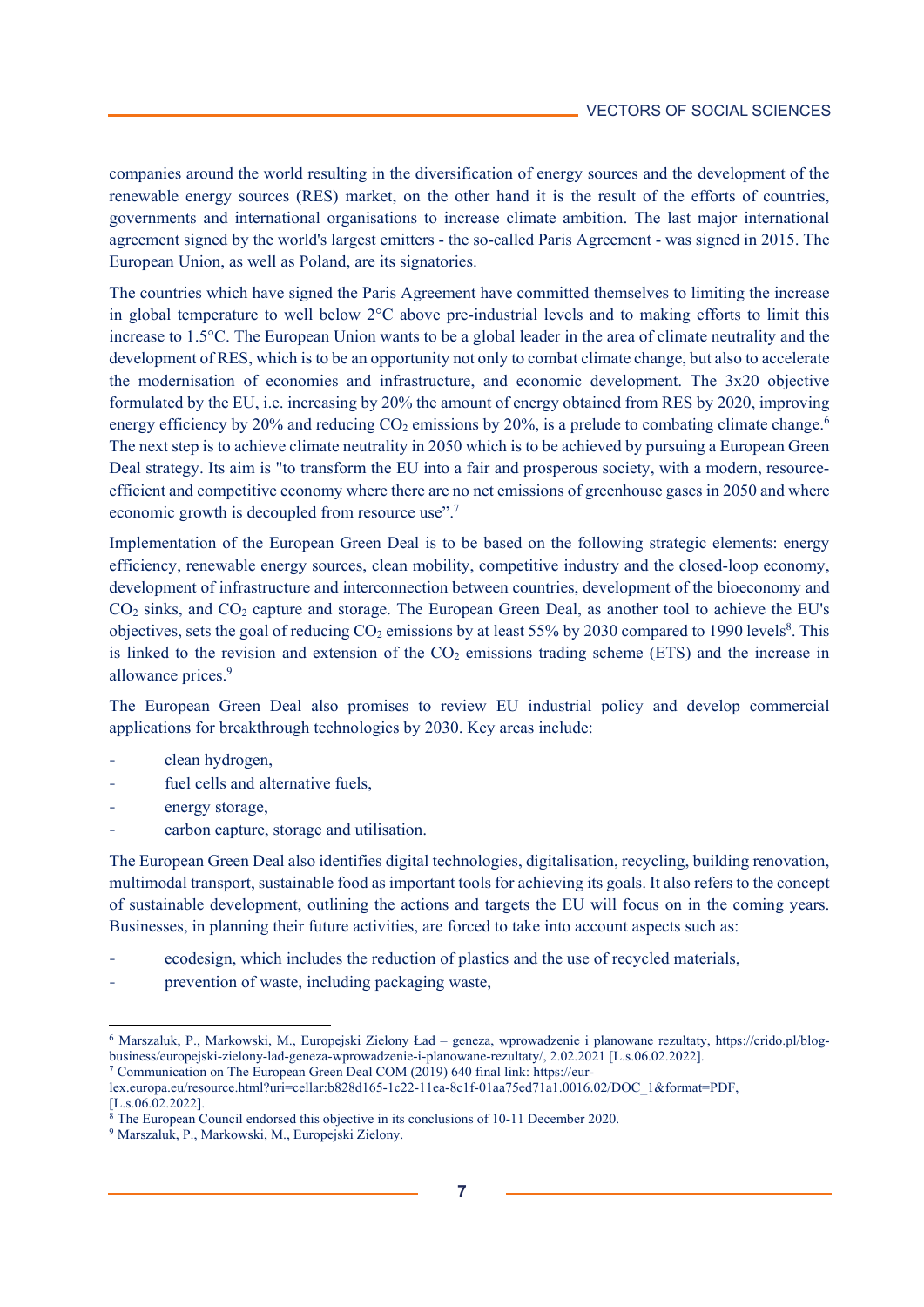- Extended Producer Responsibility (EPR),
- emphasis on decarbonisation and certificates for  $CO<sub>2</sub>$  removal,
- non-financial data reporting,
- Green Public Procurement (GPP).

The European Union's climate ambitions will directly affect the activities of many businesses. Increasing the CO2 emission reduction target and achieving climate neutrality will affect the coal-dependent energy sector the most, causing, among other things, an increase in the price of electricity. This will translate into increased costs for every business and consumer. This process can already be seen in many member states. At the same time, the profitability of industrial production will decrease for those using fossil fuels who are obliged to purchase emission rights.

The European Green Deal is not just about threats, but above all a strong stimulus for economic development. The EU's long-term budget for 2021-2027 of EUR 1,074.3 billion is designed to support the goals set. Together with the EU's  $\epsilon$ 750 billion Next Generation EU recovery facility, the Union will gain  $€1.8$  trillion in resources over the coming years. In line with the conclusions of the European Council of December 2020, which set the direction of EU policies including climate change, at least 30% of total Multiannual Financial Framework expenditure is to be allocated to climate projects, and at least 37% of the Next Generation EU funds to be allocated according to a given National Recovery Plan should be used to support the ecological transition.<sup>10</sup>

# **2. Impact of modern technologies on the implementation of the European Green Deal strategy**

The experience of the COVID-19 pandemic demonstrated, on the one hand, the high degree of vulnerability and susceptibility of the global economy to unpredictable and sudden events and, on the other hand, unprecedentedly highlighted the potential in the constantly developing new technologies and how quickly these technologies could be effectively adapted to the needs of the new reality. The digitisation of economic transactions, the development of technologies based on artificial intelligence, or the development of applied biotechnology are just a few examples of how modern technologies have made it possible to combat pandemics effectively. Innovative technologies are undeniably a tool that can help to meet global challenges such as ever-increasing greenhouse gas emissions and the accompanying climate change, the need to reduce the carbon footprint or the production of ecological, readily available food.

Transport, agriculture, construction, finance, the clothing industry, electronics and plastics are just some examples of sectors of the EU economy that are to undergo changes in order to achieve climate neutrality by 2050. Innovation and new technologies are to be the key tools for these changes and the objectives behind them. The European Commission's communication points out, among other things, that "new technologies, sustainable solutions and disruptive innovation are critical to achieve the objectives of the European Green Deal. To keep its competitive advantage in clean technologies, the EU needs to increase significantly the large-scale deployment and demonstration of new technologies across sectors and across the single market, building new innovative value chains".11 Importantly, in the context of the level and

<sup>&</sup>lt;u>.</u>  $10$  Ibid.

<sup>11</sup> See: https://eur-lex.europa.eu/legal-content/EN-PL/TXT/?uri=CELEX:52019DC0640&from=EN, [L.s.06.02.2022].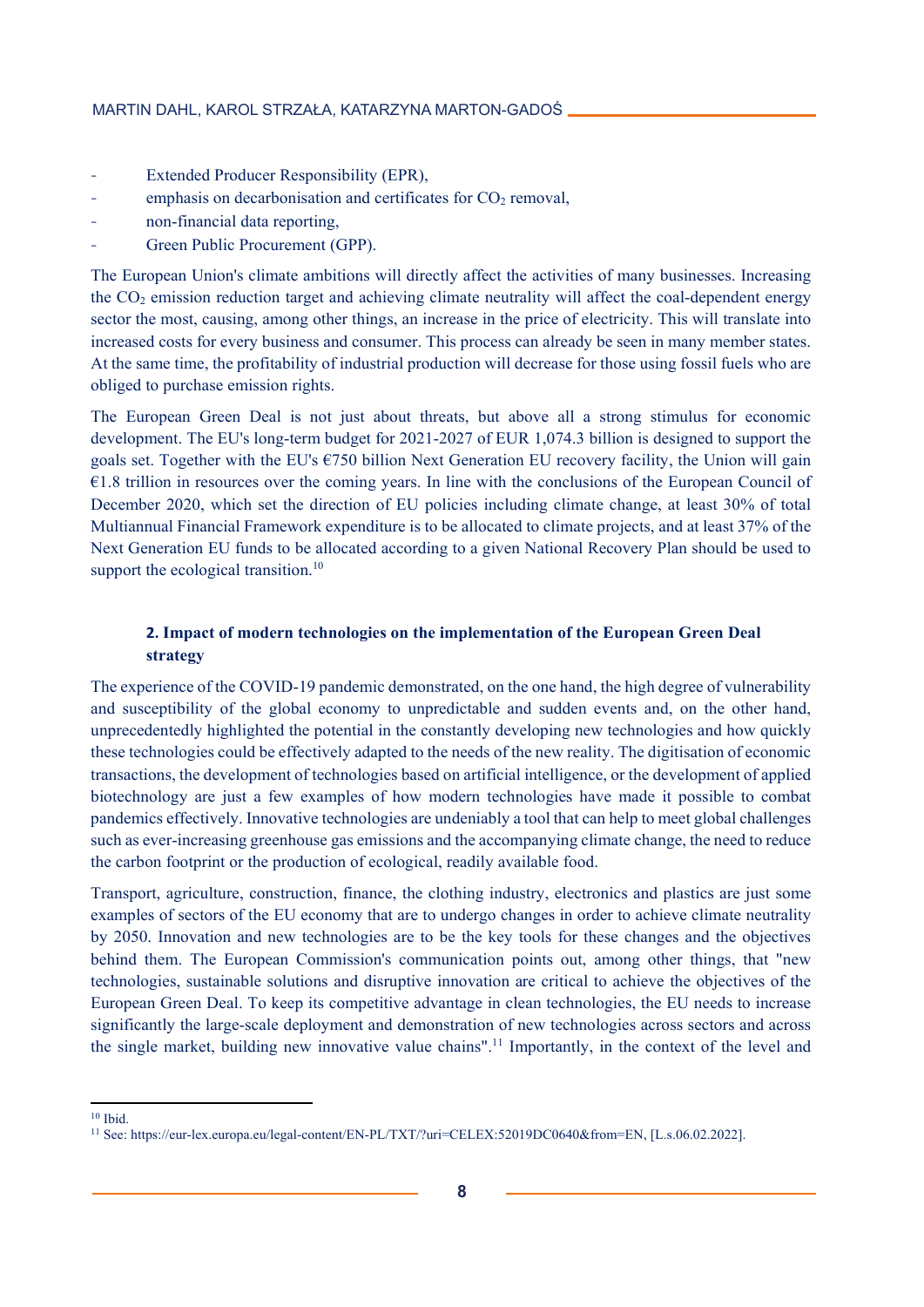sophistication of development of so-called green technologies to date, Europe is entering this project from a position of global leadership, or at least one of them.

New technologies, such as the Internet of Things, 3D/4D printing, augmented reality/mixed reality/virtual reality (AR/MR/VR), cyber-physical systems (CPS), robotics, novel human-machine interfaces (HMI), artificial intelligence (AI), big data techniques, machine learning (ML), deep learning (DL), 5G/6G connectivity or blockchain, oriented towards sustainability goals, will bring a wide range of breakthroughs in many fields.<sup>12</sup> Green technologies in a broad sense, which are understood as all technologies whose use is less harmful to the environment than their alternatives, can also help achieve the objectives of the European Green Deal. They include techniques and processes for pollution control, products and services that pollute less and use fewer resources, and ways of using resources more efficiently. These technologies are used in economic activities, often resulting in cost reductions and, by reducing the use of energy and raw materials, in improved competitiveness, while producing fewer emissions, pollutants and waste. These potential benefits can also have great significance for the development of individual countries. Appropriate technology transfer can give the right solutions to meet their need for rapid economic growth without causing increased pressure on the local or global environment.

Environmental technologies make it possible to minimise the emission of pollutants and to use natural resources efficiently. They are not only production technologies, but entire technological systems, production processes, products, service, equipment and organisational procedures and management. Actions for environmental technologies, leading to the full use of the potential of ecological innovations, are an important element in strengthening both the environmental protection policy and the state innovation policy. Their aim is to effectively use the potential of technologies to meet environmental challenges while maintaining economic growth and improving competitiveness.

One of the major elements of European Union energy policy is the area of broadly understood customer protection. It boils down, among other things, to measures in the area of ensuring transparency of contractual terms and conditions, protection of vulnerable customers, transparency of dispute settlement mechanisms, freedom of access to the grid and the right to reliable information. At the same time, Community policy promotes market mechanisms which guarantee the protection of the rights of small and vulnerable consumers, the transparency of information regarding the sources of primary energy used to generate electricity, and the assessment of their impact on the environment. The need to build knowledge and awareness among electricity consumers about the structure of the fuels they consume was identified and parameterised a dozen or so years ago in the Directive.13 The legislation introduced focused on the need for obliged entities to report data on, among other things, the environmental impact of electricity generation sold in the previous calendar year, in terms of carbon dioxide, sulphur dioxide, nitrogen oxides, dust and radioactive waste emissions.

One of the technologies that can effectively support the achievement of the European Green Deal objectives is the distributed blockchain technology. From the perspective of the subject discussed in this study, the possibility of using blockchain technology in the process of unambiguous marking of energy, i.e. assigning it unchangeable attributes of origin and parameters affecting the environment, seems to be particularly

 $\overline{a}$ 

<sup>&</sup>lt;sup>12</sup> Fraga-Lamas, P., & Fernández-Caramés, T. M. (2020). Leveraging Blockchain for Sustainability and Open Innovation: A Cyber-Resilient Approach toward EU Green Deal and UN Sustainable Development Goals. In C. Thomas, P. Fraga-Lamas, & T. M. Fernández-Caramés (Eds.), Computer Security Threats. IntechOpen. https://doi.org/10.5772/intechopen.92371.

<sup>&</sup>lt;sup>13</sup> Directive 2003/54/EC of the European Parliament and of the Council of 26 June 2003 concerning common rules for the internal market in electricity and repealing Directive 96/92/EC, Official Journal of the EU 15.07.2003, L 176/37.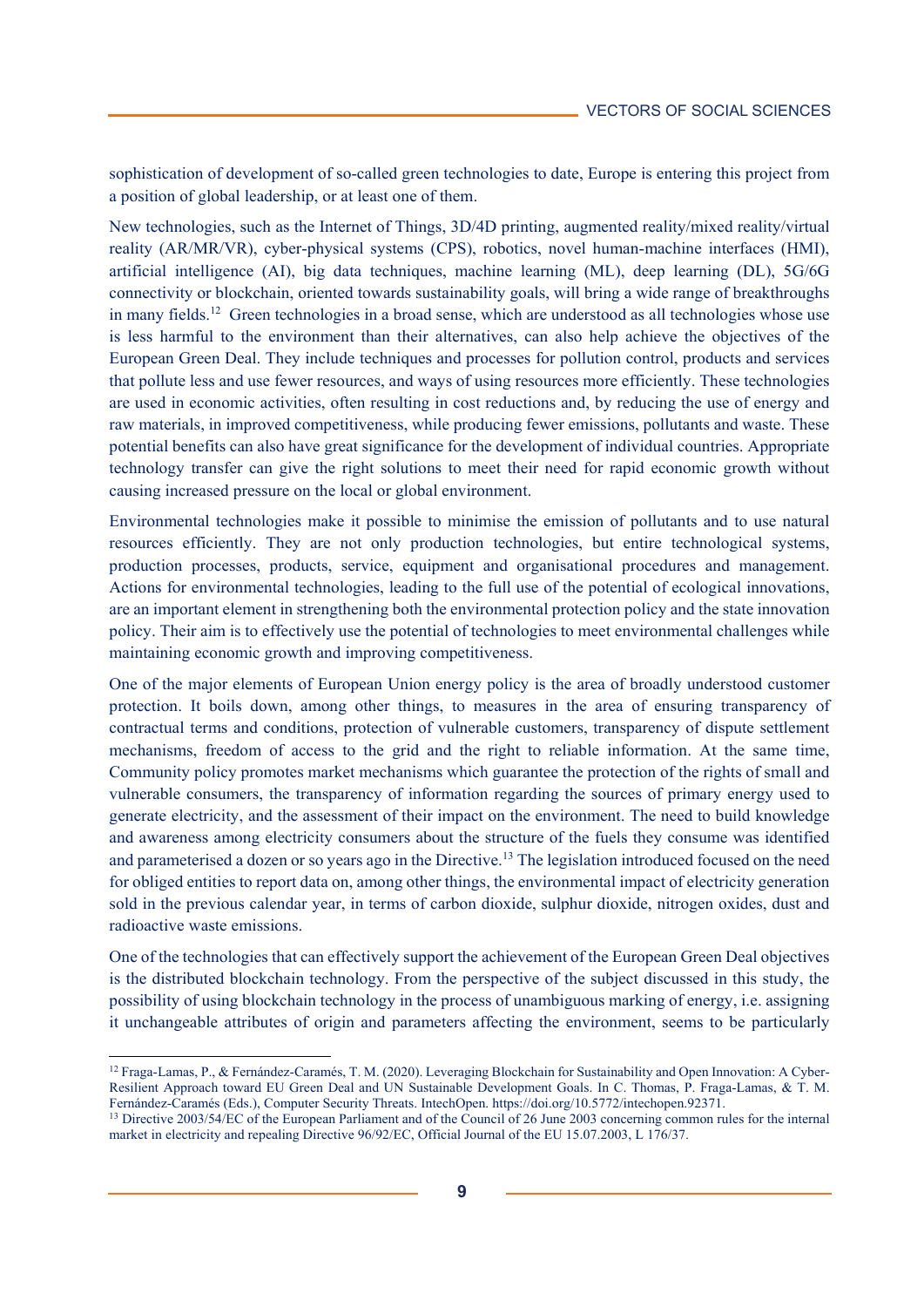important. The most important element requiring change would be the need to record emission and environmental indicators in real time and to link this information with the recording of electricity generation by metering and billing devices. This mechanism would have to cover all generation sources, taking into account the different specific emissions characteristics of coal, gas and renewable energy sources. Blockchain technology can also improve the functioning of food supply chains, particularly in those areas relating to agri-food traceability, origin, safety and quality.14 This is in line with the European Green Deal strategy 'Farm to Fork'. This strategy aims to help the EU achieve climate neutrality by 2050 by shifting the current EU food system to a sustainable model. First experiences and pilot projects show that blockchain has indeed a strong potential to increase transparency in the functioning of food chains.<sup>15</sup> It can, on the one hand, provide a secure and tamper-proof information trail on the origin of products and food quality certificates and, on the other hand, guarantee the actors involved an immutable record of all completed transactions. These benefits are increasingly convincing companies in the agri-food sector and high-tech companies to implement joint, innovative projects on the basis of blockchain.<sup>16</sup>

## **Conclusion**

<u>.</u>

Globalisation processes and the development of economies at the cost of environmental degradation are forcing countries, economic entities and also ordinary citizens to become more active in protecting the natural environment. In limiting the pressure of economic growth and intensifying protection of increasingly endangered natural resources, it is essential to develop clean technologies and ecological innovations. New technologies, including green technologies, contribute significantly to increasing competitiveness and creating new jobs. In the face of contemporary challenges of globalisation, ecological innovations play an extremely important, double role. Firstly, being modern solutions of product, process or organizational nature, they contribute to the development of innovative economic entities. They make it possible to lower production costs, increase competitive advantage on the market or enter new sales markets. This, in turn, is a unique opportunity to create new jobs and reduce the level of unemployment. Secondly, by having a positive impact on the endangered natural environment, they influence the reduction of negative impacts on it or the achievement of greater efficiency in the use of increasingly scarce resources, including energy.

The enormous potential and opportunities arising from real, properly planned and effectively implemented investments in new technologies have long been recognised by European Union institutions. The most recent, comprehensive programme are the assumptions of the so-called European Green Deal. The key tools for these changes and the objectives behind them are to be innovation and new technologies. In the opinion of the European Commission, new technologies and innovation are key to achieving the objectives of the European Green Deal. To maintain its competitive advantage in clean technologies, the EU must

<sup>&</sup>lt;sup>14</sup> Smit H.: Blockchain: The trigger for disruption in the food value chain. [on line]. RaboResearch. Food & Agribusiness 2017.<br>http://www.tenenga.it/ wp-content/uploads/Rabobank Blockchain. The Trigger for Disruption in wp-content/uploads/Rabobank\_Blockchain\_The\_Trigger\_for\_Disruption\_in\_the\_Food\_Value\_ Chain\_Smit\_Dec2017.pdf [L.s.06.02.2022].

<sup>&</sup>lt;sup>15</sup> Ge L., Brewster Ch., Spek J., Smeenk A., Top J.: Blockchain for Agriculture and Food. Findings from the Pilot Study. Wageningen Economic Research, The Hague 2017.

<sup>&</sup>lt;sup>16</sup> Galvin D.: IBM and Walmart: Blockchain for food safety. [on line]. IBM Corporation 2017., https://www-01.ibm.com/events/wwe/grp/grp308.nsf/

vLookupPDFs/6%20Using%20Blockchain%20for%20Food%20Safe%202/\$file/6%20Using%20Blo

ckchain%20for%20Food%20Safe%202.pdf [L.s.06.02.2022].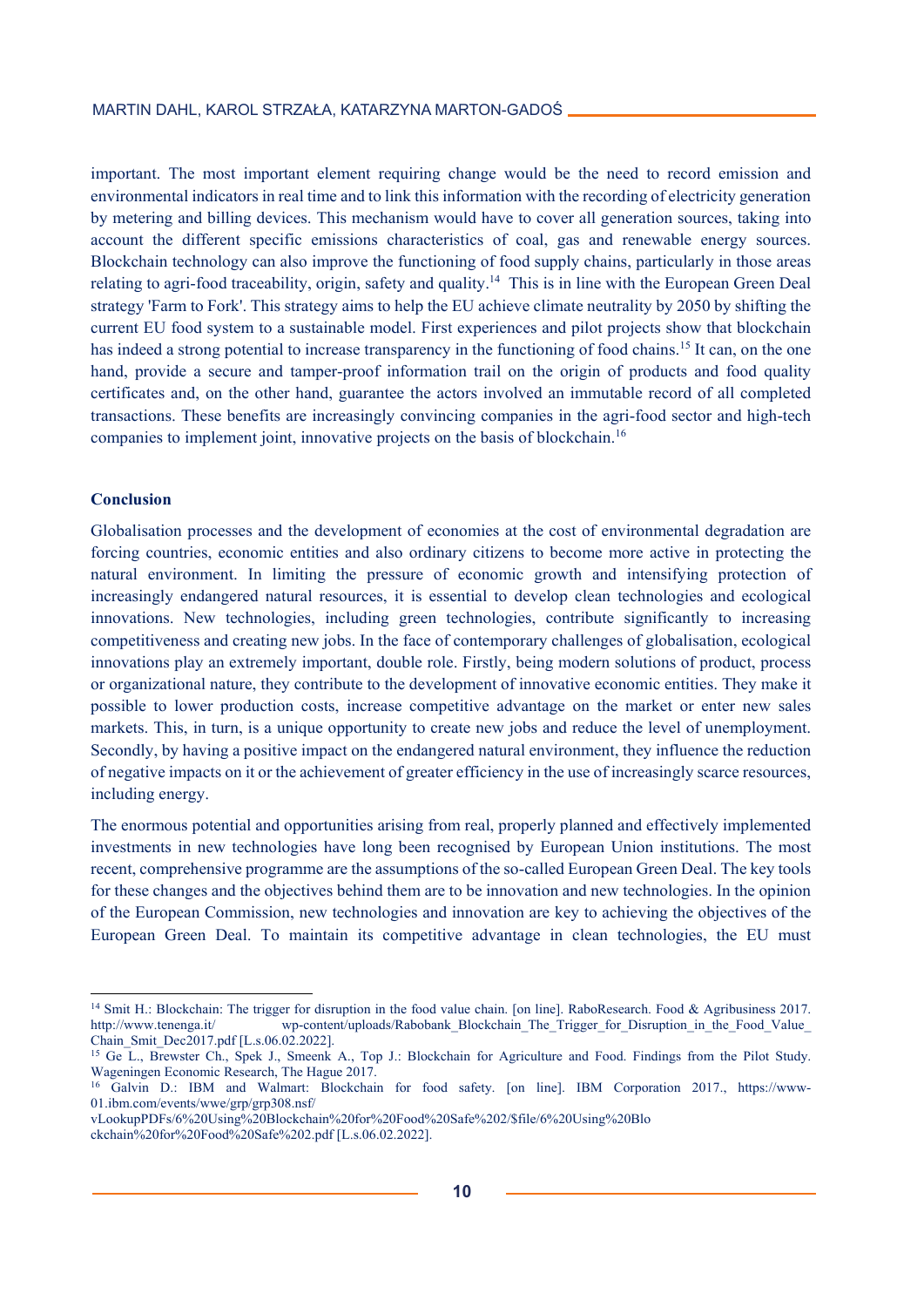significantly increase the large-scale deployment of new technologies in different sectors and across the single market, creating new innovative value chains.

The European Commission has presented a long list of actions which it intends to take in the coming months in order to increase the competitiveness of the EU economy and entrepreneurs from member states based on the so-called green economy. These actions include, among others, a number of incentives and facilitations in access to the system of intellectual property rights and their effective enforcement.